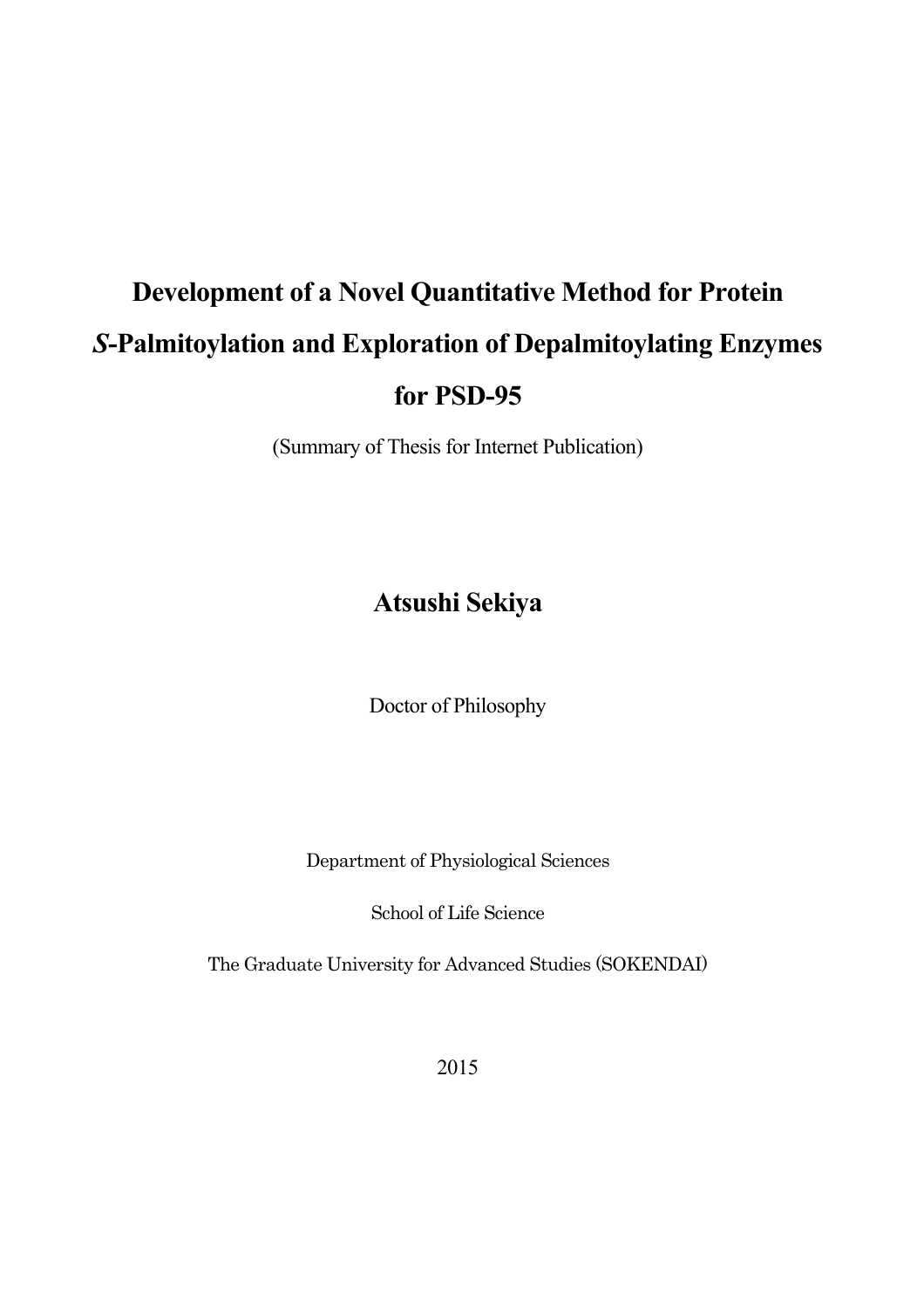## **Introduction**

Reversibly regulated post-translational modifications of proteins such as protein phosphorylation play central roles in various cellular events. *S*-palmitoylation, also called *S*-acylation, is another representative reversible modification of proteins. *S*-palmitoylation is an addition of a fatty acid, mainly 16-carbon saturated palmitate, to a sulfhydryl group of a specific cysteine residue via a thioester linkage. Recent global proteome studies have greatly expanded knowledge about the numbers and types of palmitoyl proteins, such as signaling molecules, enzymes, cytoskeletal proteins, ion channels and cell adhesion molecules, and so on. Intriguingly, palmitoylated proteins significantly accumulate in specialized membrane structures of the cell, called membrane microdomains such as immunosynapses of immune cells, tight junctions of epithelial cells, and pre/post-synapses in neurons. Increasing evidence proposes that *S*-palmitoylation is one of the most important factors of formation and maintenance of membrane microdomains.

Reversible *S*-palmitoylation is catalyzed by two types of enzymes, palmitoyl acyltransferases (PATs; *i.e.*, palmitoylating enzymes) and palmitoyl-protein thioesterases (PPTs; *i.e.*, depalmitoylating enzymes). Asp-His-His-Cys (DHHC) motif-containing DHHC family members function as evolutionally conserved PATs. On the other hand, PPTs remain controversial. Thus, the regulatory mechanism of reversible *S*-palmitoylation cycles is incompletely understood. Another important issue in the *S*-palmitoylation research is the lack of the quantitative method to address *S*-palmitoylation stoichiometries of proteins in cells or tissues.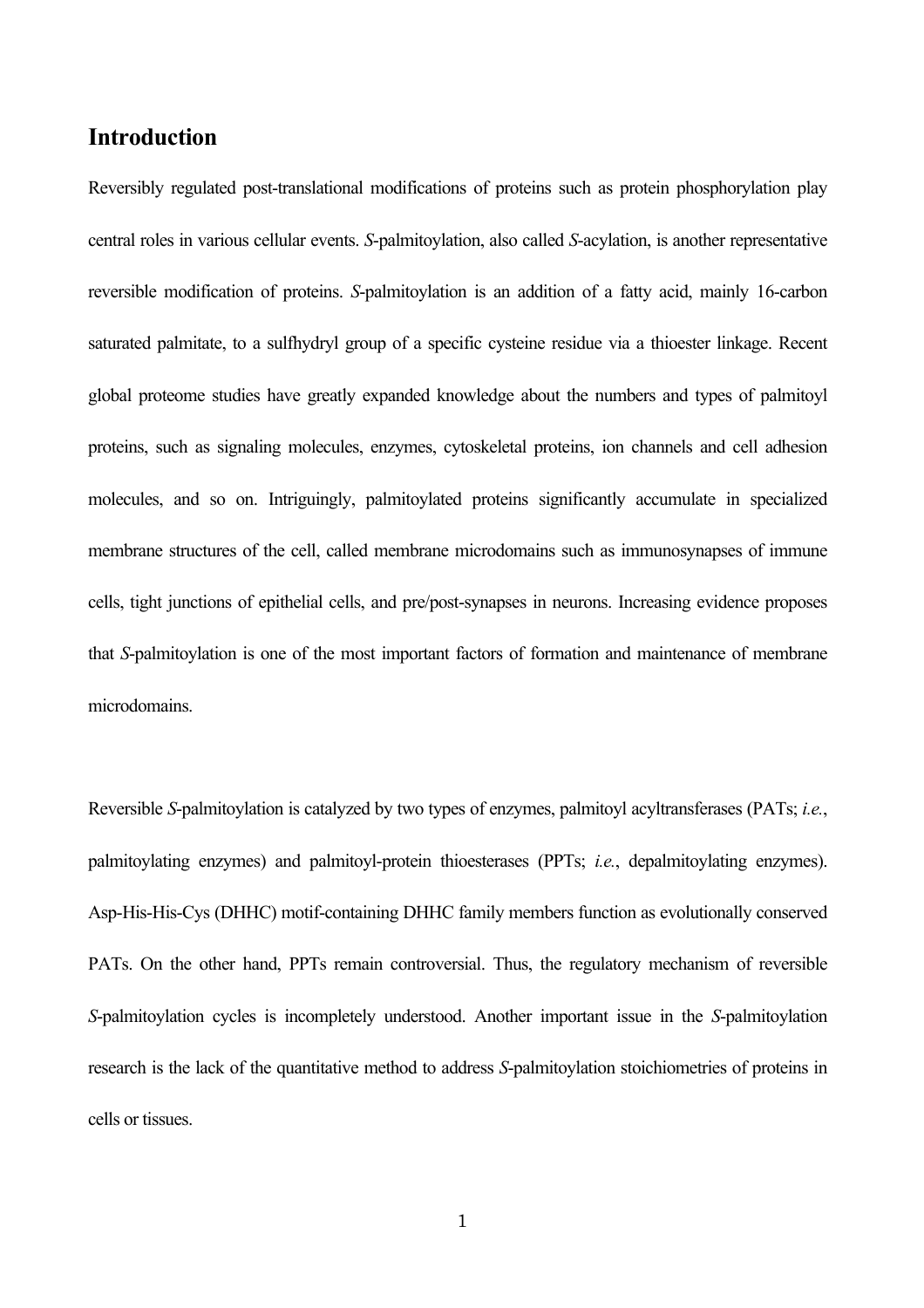## **Materials and Methods**

All animal studies described herein were reviewed and approved by the ethics committee at National Institute for Physiological Sciences and were performed according to institutional guidelines concerning the care and handling of experimental animals.

#### **Cloning of serine hydrolase genes and plasmid construction**

Total RNAs were extracted by Trizol reagent (Life technologies) from mouse and rat whole brains and purified by isopropanol precipitation. Complementary DNAs (cDNAs) were obtained by reverse transcription-polymerase chain reactions (RT-PCRs) with Superscript-III system (Life technologies). cDNAs of serine hydrolase genes were amplified by specific primer sets and subcloned into pCAGGS-Flag(N), pCAGGS-HA(N), and pEGFP-N. All PCR products were analyzed by DNA sequencing.

#### **Cell culture and transfection**

#### *HEK293T cells*

HEK293T cells were grown in Dulbecco's Modified Eagle Medium (DMEM, Sigma-Aldrich) supplemented with 10% fetal bovine serum (FBS, Sigma-Aldrich) at  $37^{\circ}$ C with  $5\%$  CO<sub>2</sub>. After 14-20 hours, HEK293T cells were transfected with plasmid DNAs by Lipofectamine and plus reagent system (Life technologies).

*Cultured rat hippocampal neurons*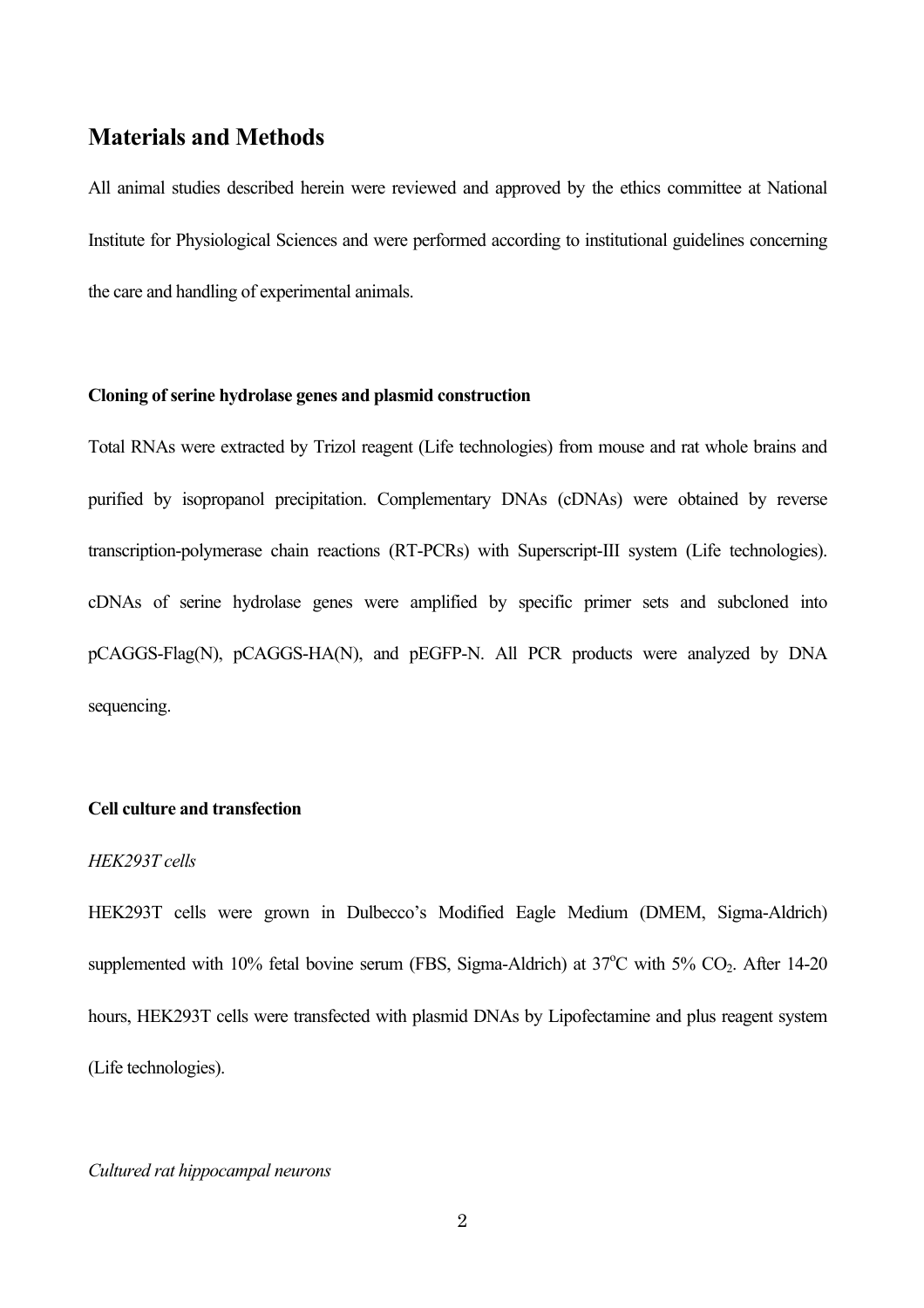Rat hippocampal neurons were isolated from E18-19 embryonic rats (Wistar/ST). Neurons were cultured in neurobasal medium supplemented with B-27 supplement (Life technologies) and 2 mM Glutamax (Life technologies) at  $37^{\circ}$ C with  $5\%$  CO<sub>2</sub>. Cultured neurons were transfected with plasmid DNAs by Lipofectamine 2000 (Life technologies).

## **Metabolic [ 3 H]-palmitate labeling assay**

HEK293T cells  $(2.5 \times 10^5 \text{ cells})$  were seeded in 12 well-plates. Cells were co-transfected PSD-95-GFP with individual candidate clones. After 24 hours, cells were preincubated for 30 min in serum-free DMEM with fatty acid-free bovine serum albumin. Then, cells were labeled with  $[^{3}H]$ -palmitate for 4 hours in the preincubation medium. Cells were washed with PBS at room temperature, lysed by 0.5 ml of SDS-PAGE sample buffer, and boiled at 90°C for 2 min. For fluorography, proteins were separated by SDS-PAGE. Gels were fixed by the fixation solution (25% isopropanol and 10% acetic acid) for 20 min and treated with the fluorography solution (1 M sodium salicylate and 15% ethanol) for 20 min to amplify the radioisotope signal. After gel drying, gels were exposed to X-ray films at  $-80^{\circ}$ C.

#### **Fluorescence microscopy**

For GFP-fusion proteins, transfected cultured neurons  $(2.5 \times 10^4 \text{ cells in } 24$ -well plate; 21-24 DIV) were fixed with 4% paraformaldehyde/120 mM sucrose/100 mM 4-(2-hydroxyethyl)-1-piperazine ethane sulfonic acid (HEPES) pH 7.4 at room temperature for 10 min. Fluorescent images were acquired with a confocal laser scanning microscopy system (TCS SP5 II; Leica) equipped with an HCXPL APO 63x/1.40 oil immersion objective lens, combined with the Leica HyD detector.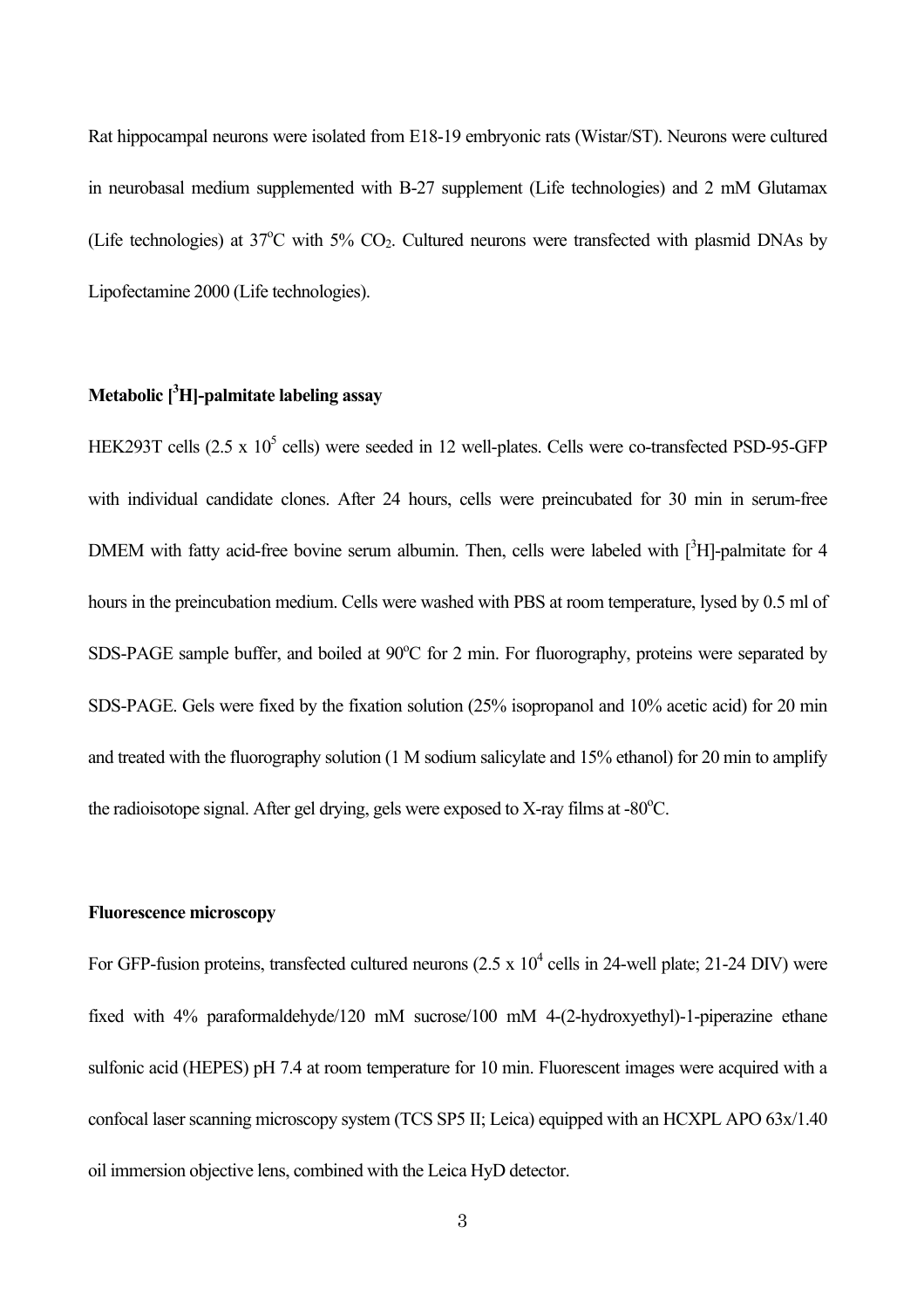#### **Immunoprecipitation**

Neurons expressing HA-tagged PSD-95 PPT (P-PPT) candidate protein were treated by lysis buffer for 20 min on ice. Collected cell lysates were clarified by the centrifugation at 11,000 x g for 10 min and supernatants were incubated with anti-HA antibody (12CA5) for 1 hour. Then, protein A-Sepharose (GE healthcare) was added and this mixture was incubated for 1 hour. Precipitated beads were treated with 150  $\mu$ l of Laemmli SDS-sample buffer with 2% 2-mercaptoethanol and boiled at 100 °C for 5 min.

#### **Real-time quantitative PCR**

Total RNA of cultured hippocampal neurons was extracted by the Trizol method. cDNA was synthesized using the High-Capacity cDNA RT kit (Life technologies). Real-time PCR was performed using an Applied Biosystems StepOnePlus<sup>™</sup> real-time PCR system (Life technologies) and SYBR Green PCR Fast master mix (Life technologies). I used two independent primer pairs for individual target genes.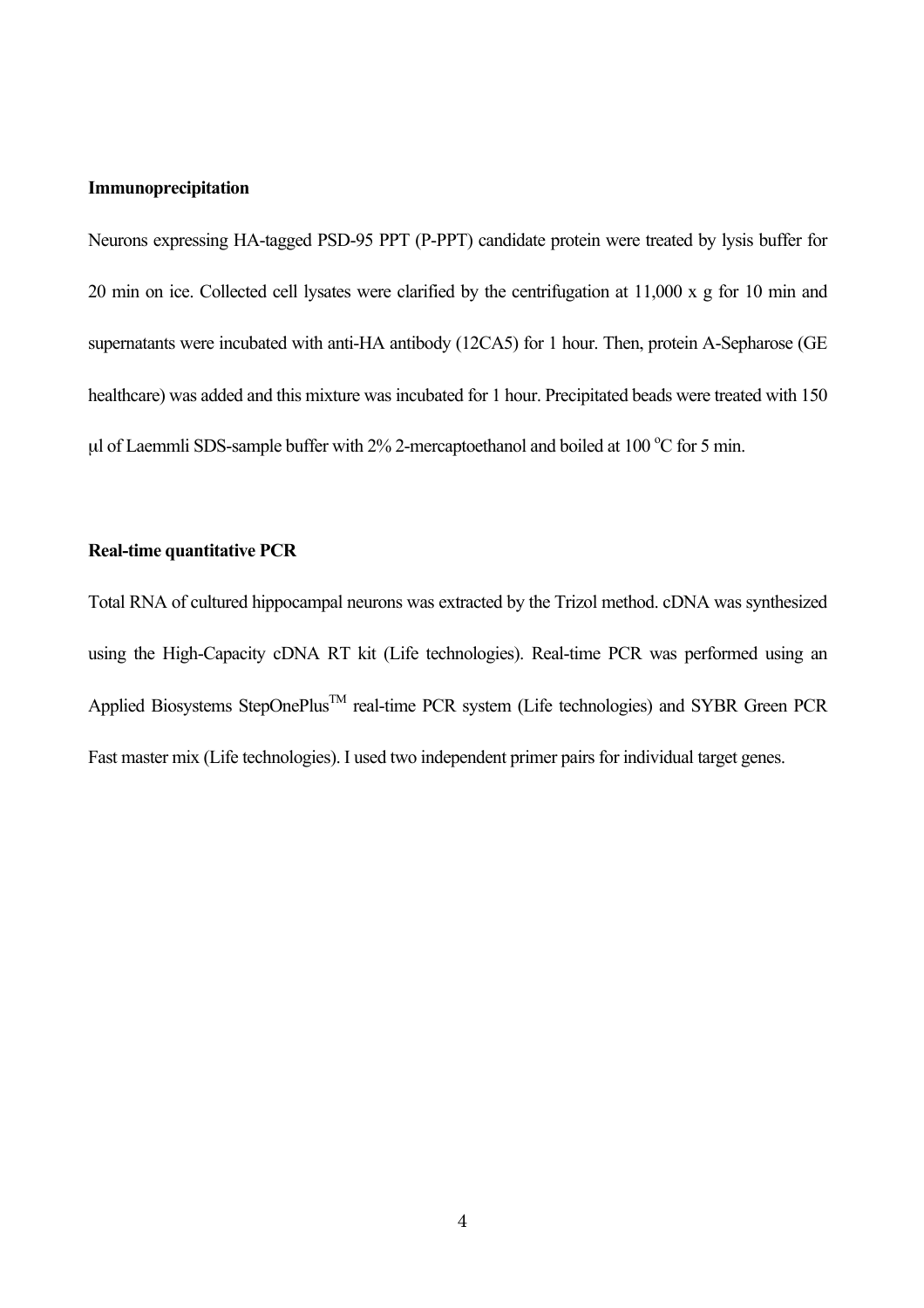## **Results**

#### **Chapter 1**

### **Development of a novel quantitative method for** *S***-palmitoylation**

Although recent palmitoyl-proteome analysis identified a substantial number of palmitoyl proteins, no methods have addressed the number of palmitoylated cysteine residues in proteins and their palmitoylation stoichiometries *in vivo*. Here, I developed a novel quantitative method which comprises sequential four chemical reactions: 1) reduction of intra- and intermolecular disulfide bonds by tris-(2-carboxyethyl) phosphine (TCEP); 2) blockade of free cysteine thiols with *N*-ethyl maleimide (NEM); 3) hydroxylamine treatment to cleave palmitoyl-cysteine thioester linkages; and 4) introduction of maleimide-conjugated polyethylene glycols (mPEGs) into newly exposed cysteine thiols, which are originally *S*-palmitoylated cysteines. I first selected the optimal mPEGs and checked each reaction condition to precisely observe palmitoylation stoichiometries. Then, I attempted to verify the number and stoichiometry of *S*-palmitoylation of various endogenous proteins including PSD-95 in cultured rat hippocampal neurons. I found that about 80% of PSD-95 was di-palmitoylated and that mono-palmitoylated form of PSD-95 was hardly detected in neurons. So far, the half-life of palmitate on PSD-95 was shown to be approximately 2 hours by an  $\left[1^{25}I\right]$ -palmitate pulse-chase experiment, although the detailed processes, dynamic changes between two palmitoylated states, remain unclear. Taking advantage of the APEGS assay, I found that the half-life of di-palmitoylated PSD-95 was calculated to be  $1.84 \pm 0.46$  hours. Furthermore, the mathematical simulation suggests that the palmitovlation reaction of PSD-95 is four times as fast as the depalmitoylation reaction.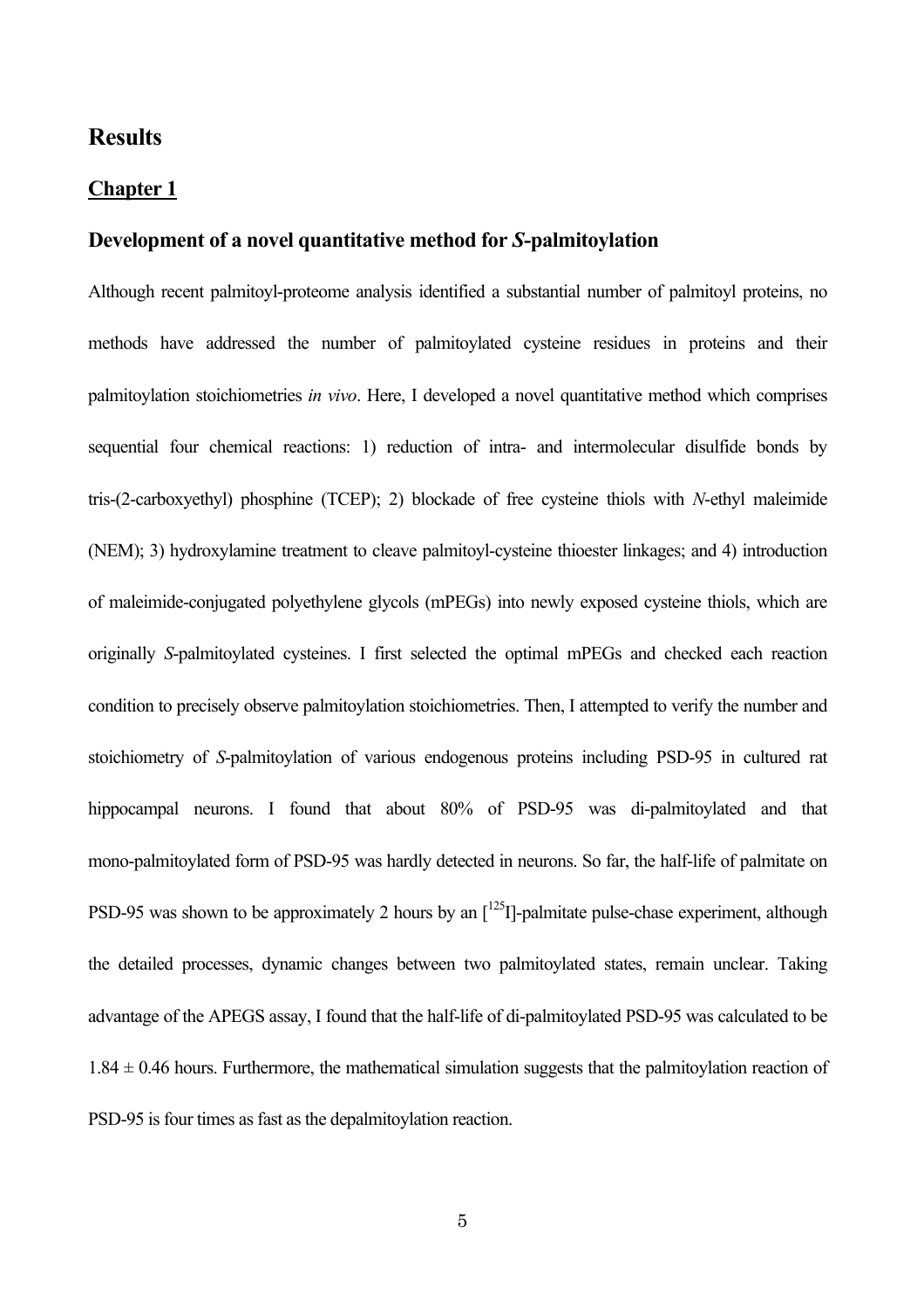#### **Chapter 2**

#### **Exploration of novel depalmitoylating enzymes for PSD-95**

Although *S*-palmitoylation is one of the most common "reversible post-translational modifications", the enzymes that mediate depalmitoylation have been controversial over 35 years. Because thioesterases mainly belong to huge serine hydrolase superfamily including proteases, esterases, and lipases, I attempted to examine whether members of uncharacterized serine hydrolases have depalmitoylation activities. Here, to identify PSD-95 palmitoyl-protein thioesterases (P-PPTs; *i.e.*, PSD-95 depalmitoylating enzymes), I isolated cDNAs of 38 serine hydrolase genes. I first examined effects of candidate proteins on the palmitoylation level of PSD-95 by a metabolic labeling assay with [<sup>3</sup>H]-palmitate in HEK293T cells. The co-expression of several clones dramatically reduced palmitoylation levels of PSD-95-GFP. Then, I obtained 10 genes as initial candidates for P-PPTs. To further examine the functional similarity of these candidate proteins, I generated the phylogenetic tree of P-PPT candidates and found that candidate P-PPTs can be classified into several subfamilies. I confirmed these candidate genes were expressed in the cultured rat hippocampal neurons by real-time quantitative PCR. I next investigated subcellular localizations of GFP-fused P-PPT proteins in rat hippocampal neurons. Three members were uniquely localized in dendritic vesicles and dendritic spines. Because PSD-95 is depalmitoylated mainly at post-synaptic membranes, I focused on post-synaptic P-PPT candidates. To examine whether post-synaptic P-PPTs have hydrolase activities, I explored catalytic amino acids of post-synaptic P-PPTs using the *in silico* predicted structure and experimentally identified Ser, Asp, and His as catalytic residues for their hydrolase activity. Next, I investigated the function of post-synaptic P-PPTs in neurons. When a member of post-synaptic P-PPT was overexpressed in rat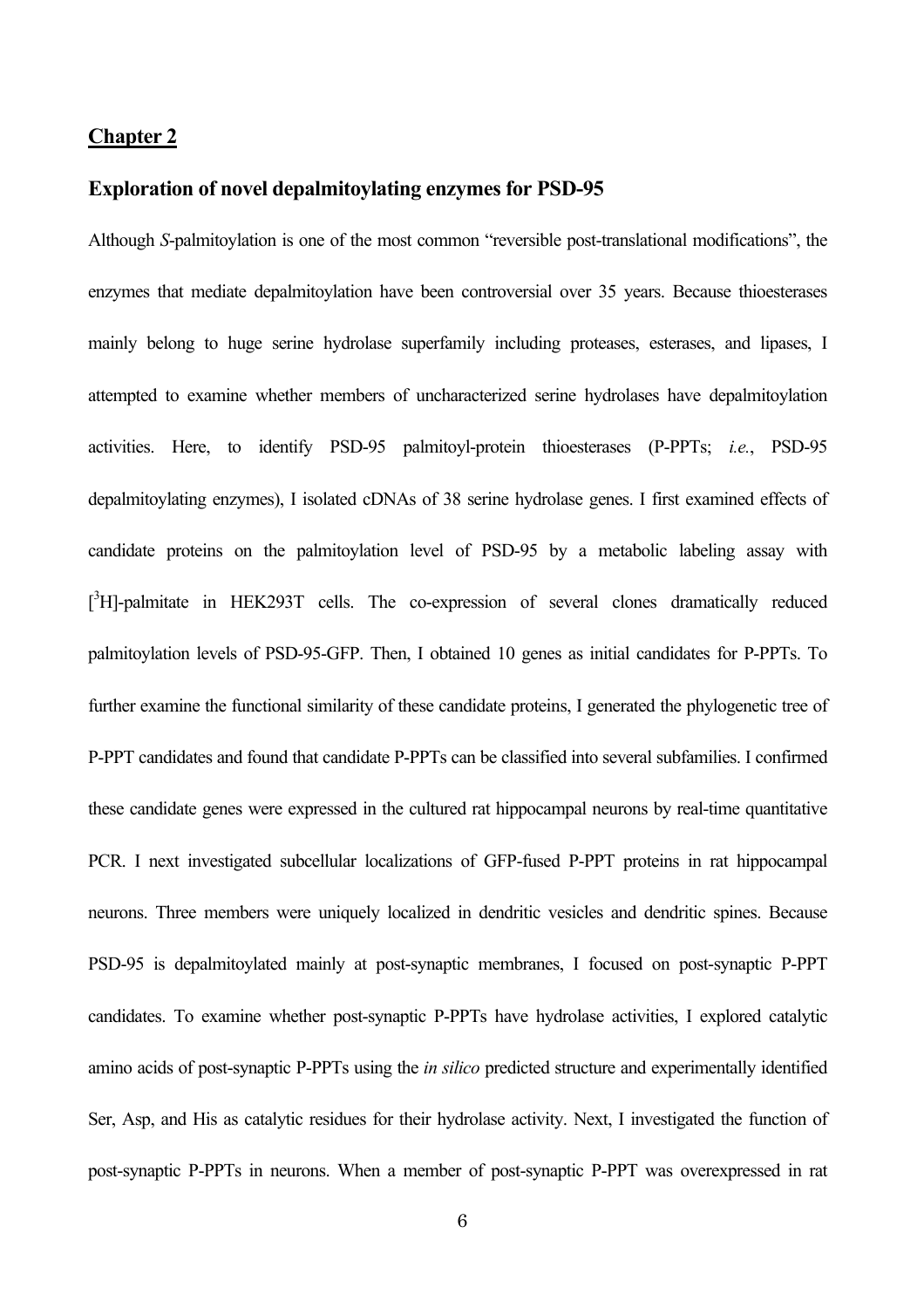hippocampal neurons, post-synaptic P-PPT directly bound to PSD-95 and dramatically reduced the palmitoylation level of endogenous PSD-95 in neurons. Finally, I investigated whether post-synaptic P-PPTs mediate depalmitoylation of endogenous PSD-95 in neurons. For this purpose, post-synaptic P-PPTs were knocked down by triple infections of individual miRNA-encoding AAVs in rat hippocampal neurons. However, the depalmitoylation process of PSD-95 was not changed by the knockdown of post-synaptic P-PPTs under the present experimental condition.